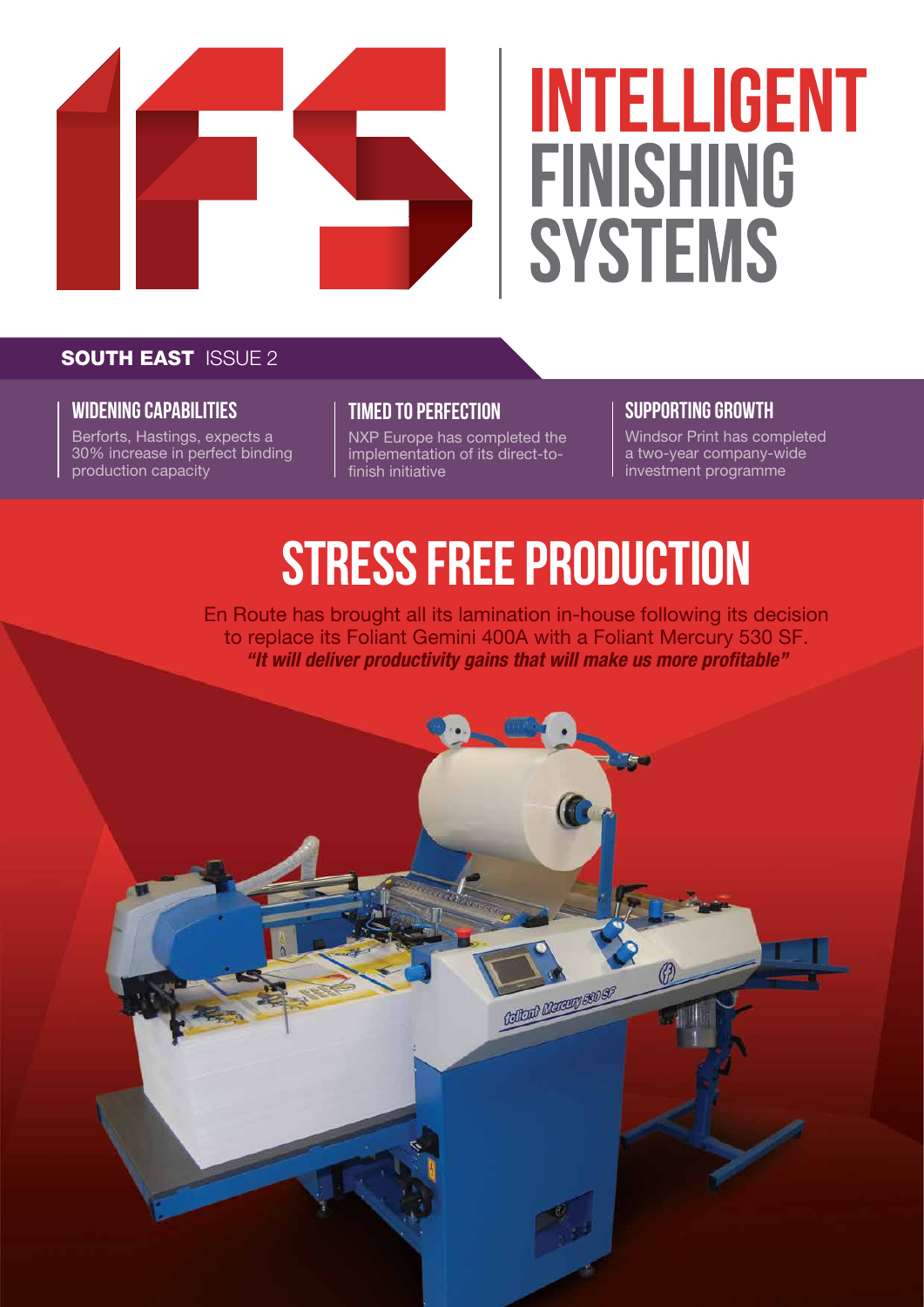### **HELLO& WELCOME**

#### **Welcome to the latest edition of my regular newsletter.**

#### **Recently I have noticed renewed positivity across the industry. We seem to be moving towards a period of growth and investment.**

A number of my customers are now seeing the value of reviewing how they can improve their operation and not just in their post press departments.

End-to-end workflow and streamlining can help with many small gains adding up to big benefits. They are also seeing the value of smaller investments to improve production or of expanding the range of services they offer their customers.

I expect this trend to continue as printers look find ways to more efficiently complete jobs and expand their capacity. I am looking forward to helping them make the most of this upbeat outlook to grow their businesses.

#### **Please get in touch to ask me what improvements you could consider that will support your business goals.**



CHRIS HAMMOND IFS Regional Sales Manager South East M: 07770 842591 E: chis.hammond@ifsl.uk.com

# **STRESS FREE**<br>PRODUCTION **PRODUCTI Foliant MERcury 530 SF**



**En Route** has brought all its lamination in-house following its decision to replace its Foliant Gemini 400A with a Foliant Mercury 530 SF professional high speed laminating system. The South Godstone, Surrey, operation has increased turnover by 50% to £1.2m in the past few years as a result of refocusing the company's business towards marketing and support services. It runs a Heidelberg SpeedMaster 52 with ANICOLOR INKING TECHNOLOGY AND A RICOH PRO C5100 digital press. Managing Director Vince Hogg explains:

The main reason for the investment was the ability to handle a bigger sheet size and substrates up to 500gsm to match the output of the press. Since we installed the Gemini we have been offering lamination more and more for a whole array of print jobs. One growth niche is 500gsm laminated business cards.

We can now be sure that we can offer same day delivery confidently and reliably. It also has reduced outsourcing costs and has taken out any production stress. That reflects our ethos across the business where any pain points are addressed to make sure workflow is as smooth as possible. Another main attraction was the labour saving as we wanted it to be a one operator machine. It is also very flexible which means we can add value to lots of jobs.

We looked at Komfi and it was comparable but the Foliant Mercury just had the edge. We also like working with IFS and that helped swing the deal. It will deliver productivity gains that will make us more profitable.

*It will deliver productivity gains that will make us more profitable*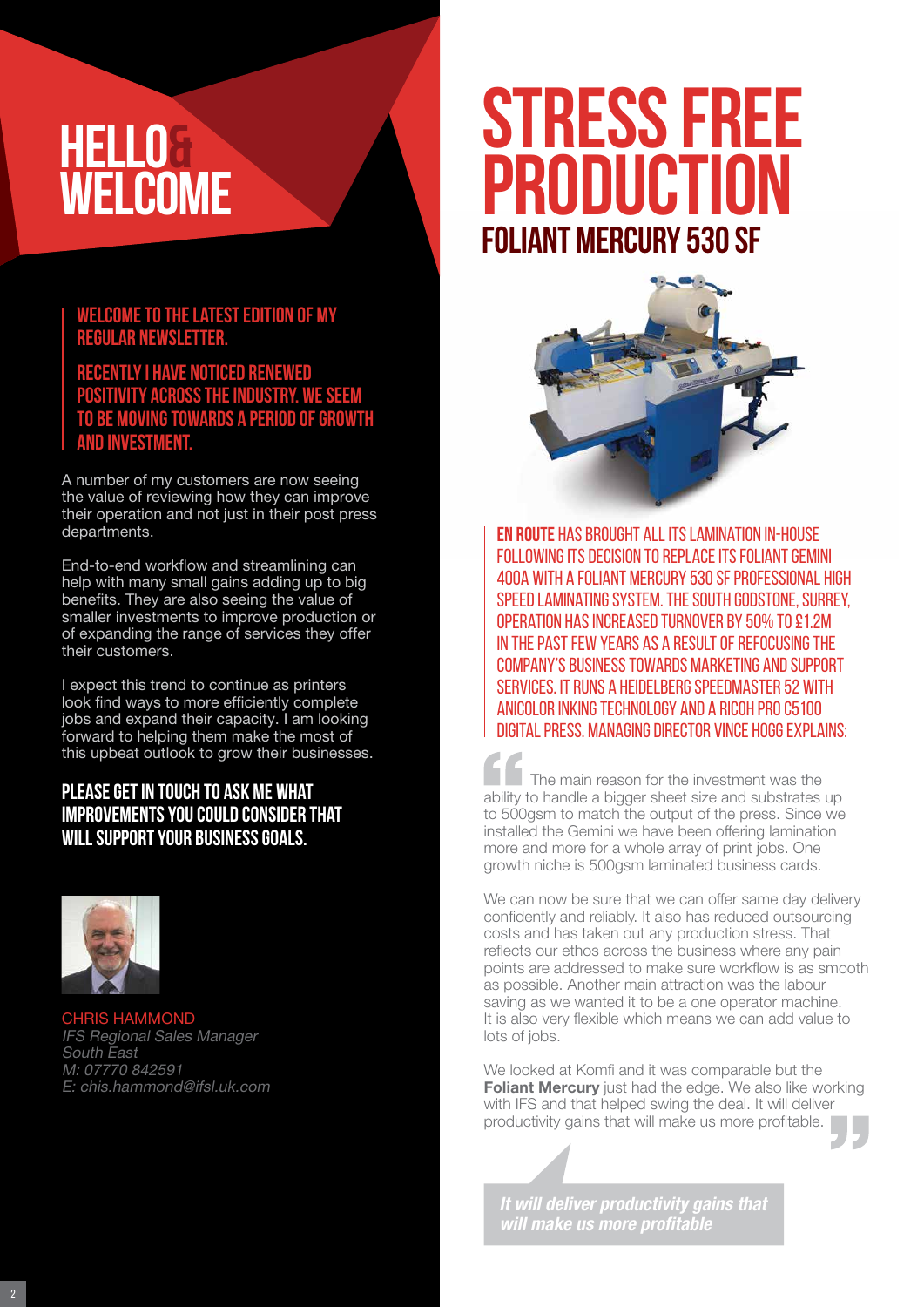# **WIDENING CAPABILITIES Horizon BQ470**



**Berforts**, Hastings, expects a 30% increase in perfect binding production capacity following investment in a Horizon BQ470 perfect binder. The flexible and easyto-use four clamp perfect binder replaces an older existing binder and also extends the capabilities of the Hastings operation to be able to complete books with wider spines.

It is going to be more reliable and quicker and that will enable us to get more jobs finished per shift," explains Richard Woolmer, Production Director. "The fact that it can bind a thicker spine than the old system means we can take better care of our present customers. It helps us to look after our existing customers better and will allow us to win new work too. We expect it to increase production capacity by as much as 30%. We chose the Horizon BQ470 because we knew and trusted the Horizon name. We have operated Horizon systems and know the value of their build and their ability to produce high quality results. As our employees understood how to operate the binder it was a nice easy install, just newer. They can confidently move around the bindery processes which eliminates bottlenecks. It has added value from day one.

*It has added value from day one*

# **TIMED TO RFFCTI Horizon BQ270V/CRF-362**



**NXP Europe** has completed the implementation of its direct-to-finish initiative with the addition of a Horizon BQ270V perfect binder and a Horizon CRF-362 creaser FOLDER. THE £3M TURNOVER TUNBRIDGE WELLS DIGITAL PRINT specialist is an HP beta testing site. Explains managing director Pete Doyle:

We have been working with HP on their directto-finish approach. We have three Indigos and we were at the point where our digital production was faster than our finishing. Logic said we either increased the head count or improved the equipment. We had a desktop perfect binder that was doing an OK job but needed something faster. We were having to meet fast turnaround times but were struggling to get work out. "We are also very big on automation and HP said their systems are compatible with Horizon and we wanted to be able to take something and bolt it straight on. We did look at other options but the Horizon was simple to operate and robust. It is a little like using a sledgehammer to crack a nut but often we are waiting for clients to approve artwork and then only have hours to complete the job. We had a job the other day that was 2,000 books. Before we would have sent that out but for the first time we were confident that we could complete it and finish it on time. We have another regular job where we print up to 40 different volumes. The spines on the books vary in thickness. With the variable set up of the binder this is much simpler. This has resulted in a massive improvement and we are 100% on time now."

The **Horizon CRF-362** supports the direct to finish approach as well: "We had existing Duplo machines that served us well but wanted something a bit faster. It has improved the speed of throughput. Both systems have enabled us to introduce the direct-to-finish concept throughout the business helping us to become more efficient and productive.